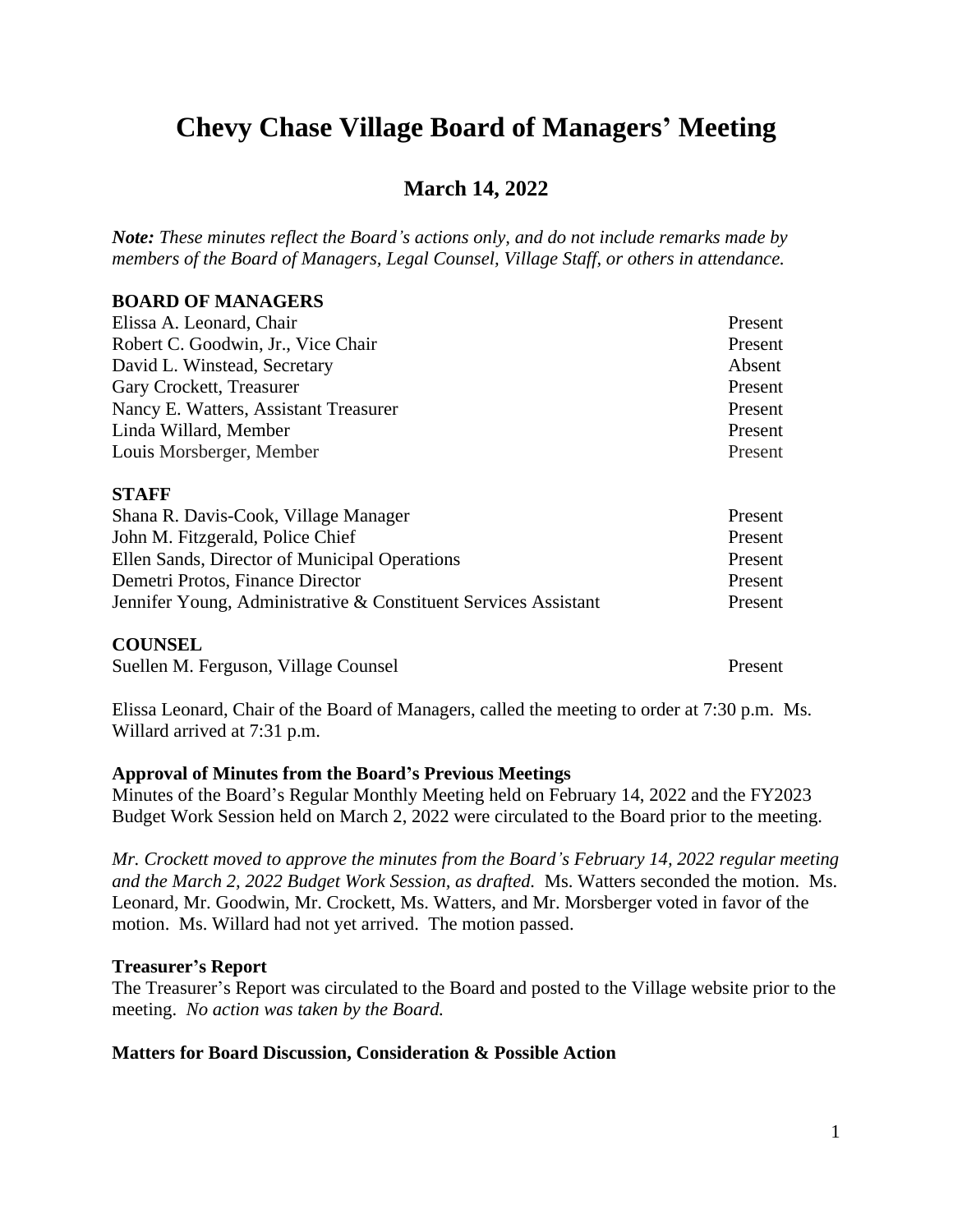**Traffic Committee Recommendation:** Request from the residents of the 100 block of Newlands Street, located between Brookville and Broad Branch Roads, to waive the Speed Hump Policy criteria to allow Board consideration for a second speed hump on the block.

A report from the Village's Traffic Committee was circulated to the Board and posted to the Village website prior to the meeting.

*No formal action was taken by the Board.* Traffic data is being collected from streets located east of Connecticut Avenue, which will be used as a basis for assessing a comprehensive traffic management analysis for the east side of the Village*.*

# **Status Reports:**

 **State of the Village's Tree Program (Dr. Tolbert Feather, Village Arborist)** A written report from Dr. Feather was circulated to Board Members and posted to the Village website prior to the meeting. Dr. Feather presented an overview of the state of the Village's public tree program.

# **Village Hall Landscaping-Connecticut Avenue Frontage**

A written report from Dr. Feather was circulated to Board Members and posted to the Village website prior to the meeting. Dr. Feather provided options for replacing the line of previously removed and remaining failing Kansan Cherry trees along the Connecticut Avenue frontage of the Village Hall.

*The Board provided its support for allowing the remaining Kansan Cherry trees to be removed and to install eight replacement Eastern Redbud trees in fall of 2022. The existing Kansan Cherry trees will be removed after their spring 2022 bloom.*

# **Boxwood Area at Chevy Chase Circle**

A written report from Dr. Feather was circulated to Board Members and posted to the Village website prior to the meeting. Dr. Feather advised that the boxwood are continuing to decline and he outlined a series of options for the area.

T*he Board provided its support for suspending further efforts to maintain and improve the boxwood, and to work with the Village's landscape architect to formulate a new landscape plan for the area. The boxwood will not be removed until a new landscape plan is approved.*

# **Spotted Lanternfly Quarantine**

A written report from Dr. Feather was circulated to Board Members and posted to the Village website prior to the meeting. Dr. Feather presented information regarding the state's Spotted Lanternfly quarantine, which was extended to include Montgomery County in January 2022.

*No formal action was taken by the Board.*